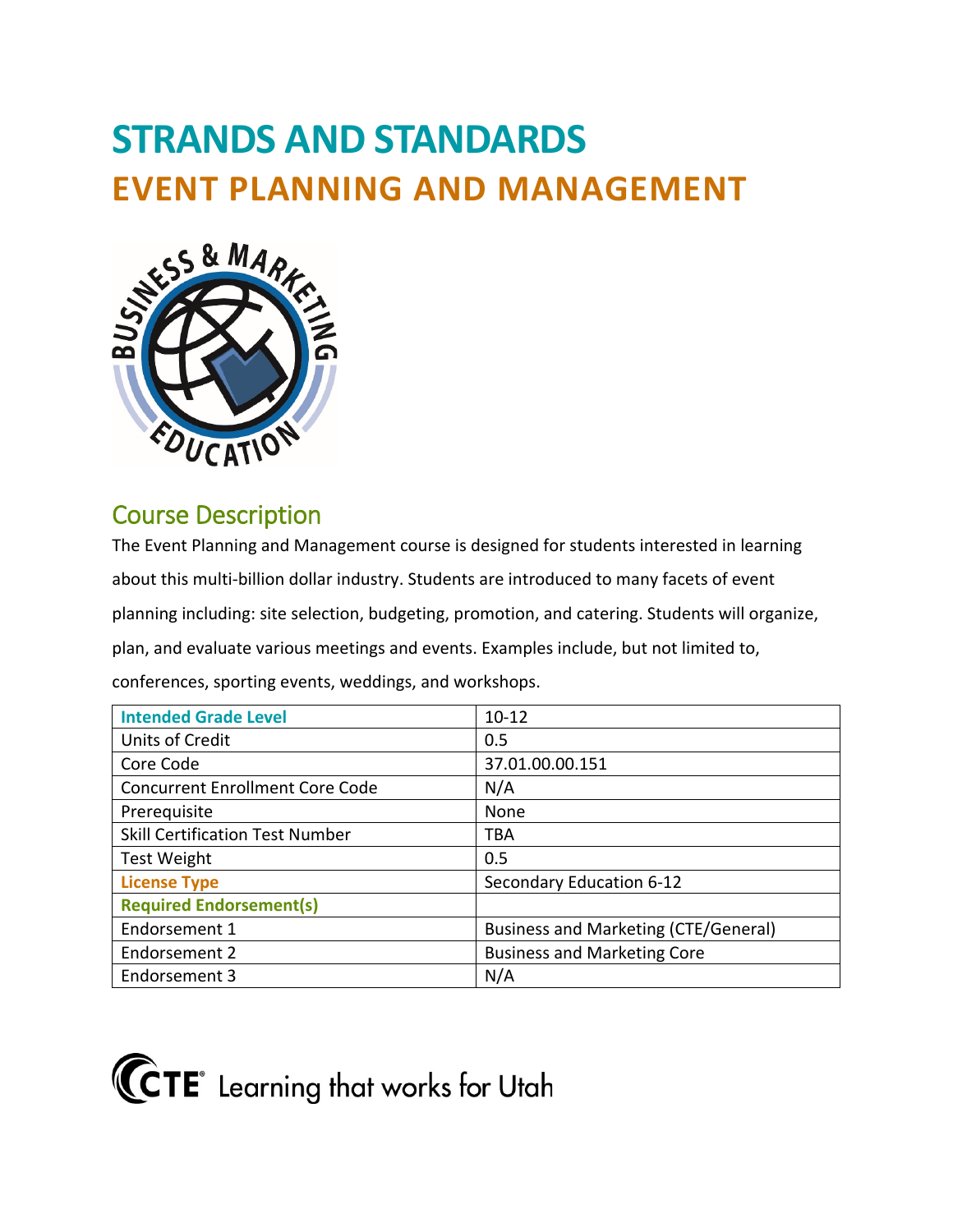## STRAND 1

#### **Students will understand the basics pertaining to event planning and management.**

#### Standard 1

Discuss why events and meetings take place.

• Trainings, celebrations, fundraising, milestones, etc.

#### Standard 2

Discuss where events and meetings take place.

• Resorts, hotels, back yards, fair grounds, educational institutions, etc.

#### Standard 3

Identify different types of events and meetings.

- Define special/social event types.
	- Any event where a group of people gather to watch or participate. (Fashion show, festivals, weddings, reunions, sporting events, concerts, etc.)
- Define educational/business event types.
	- Any event where participants are provided knowledge or trainings. (Conferences, seminars, retreats, board meetings, workshops, etc.)

# STRAND 2

#### **Students will understand the Event Planning and Management career field.**

#### Standard 1

Explore career opportunities in event planning and management.

- Research career growth trajectory.
- Examine salary and benefits.
- Example career types: corporate or private event planner, independent contractor, vendor, hotel staff, etc.

#### Standard 2

Develop professional and interpersonal skills needed for success in the event planning and management.

- Identify soft skills needed in the workplace. (i.e. good communication, being prompt, successful problem solving, good customer service skills, working in teams.).
- Identify hard skills needed in the workplace. (i.e. degree areas and certificates).
- Apply hire-ability skills needed to gain employment.

#### Performance Objective

Research career opportunities associated with event planning and management in Utah.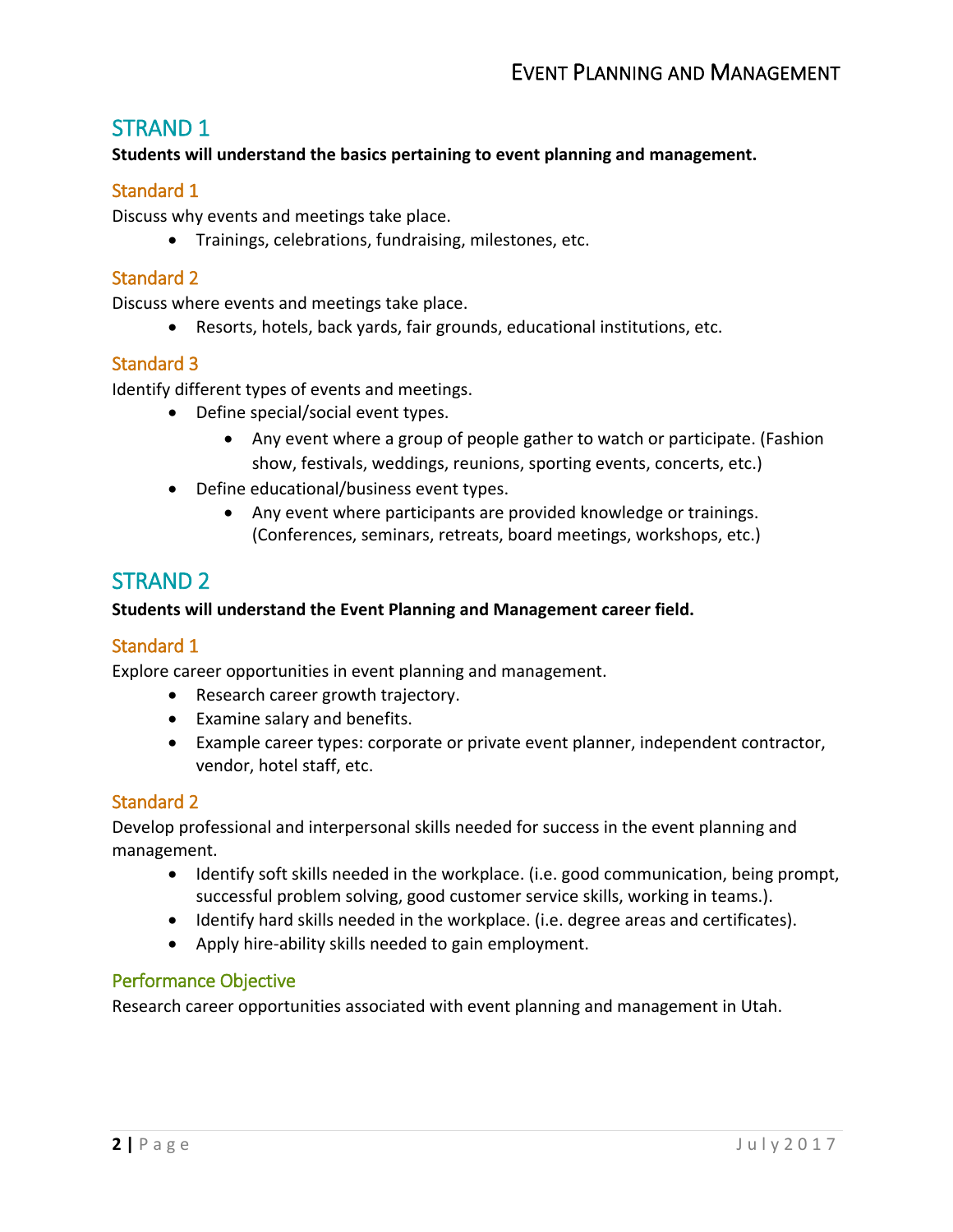## STRAND 3

#### **Students will analyze the architecture of event planning and management.**

#### Standard 1

Determine the vision, goals, and objectives of an event.

- Evaluate the purpose.
- Determine the theme.
- Identify client expectations.
- Create contracts (a written or spoken agreement concerning an event that is intended to be enforceable by law) if applicable.

#### Standard 2

Create a financial strategy and budget.

- Estimate and forecast the cost allocation for expense items.
- Identify negotiating skills needed to obtain best return on investments.

#### Standard 3

Identify needs in site selection for participants or attendees.

- Physical layout and flow of facility for business/educational events.
	- Types: Theater, U-Shape, Classroom, Board Room, etc.
- Spatial design, layout, and flow for special/social events.
	- Type: Banquet, reception, crescent or half-moon, etc.
- Determine contracts when necessary.
	- Vendors, facility, keynote speaker, etc.

#### Standard 4

Create overall event timeline.

- Planning Itinerary: guideline and deadlines for event planning stage.
- Event Itinerary: guidelines for the day of the event.

#### Standard 5

Examine the use of technology as means of facilitating an event.

- Event specific software, mobile apps, registration, live streaming, etc.
- Social media as a promotional tool.

#### Standard 6

Coordinate food and beverage services (if applicable to event).

- Use of catering and servers (onsite or offsite).
- Calculate menu and meal planning, including costs per person, for attendees.

#### Standard 7

Determine necessary staffing (if applicable to event).

• Audio/visual, security, ushers, greeter, hosts, parking/valet, etc.